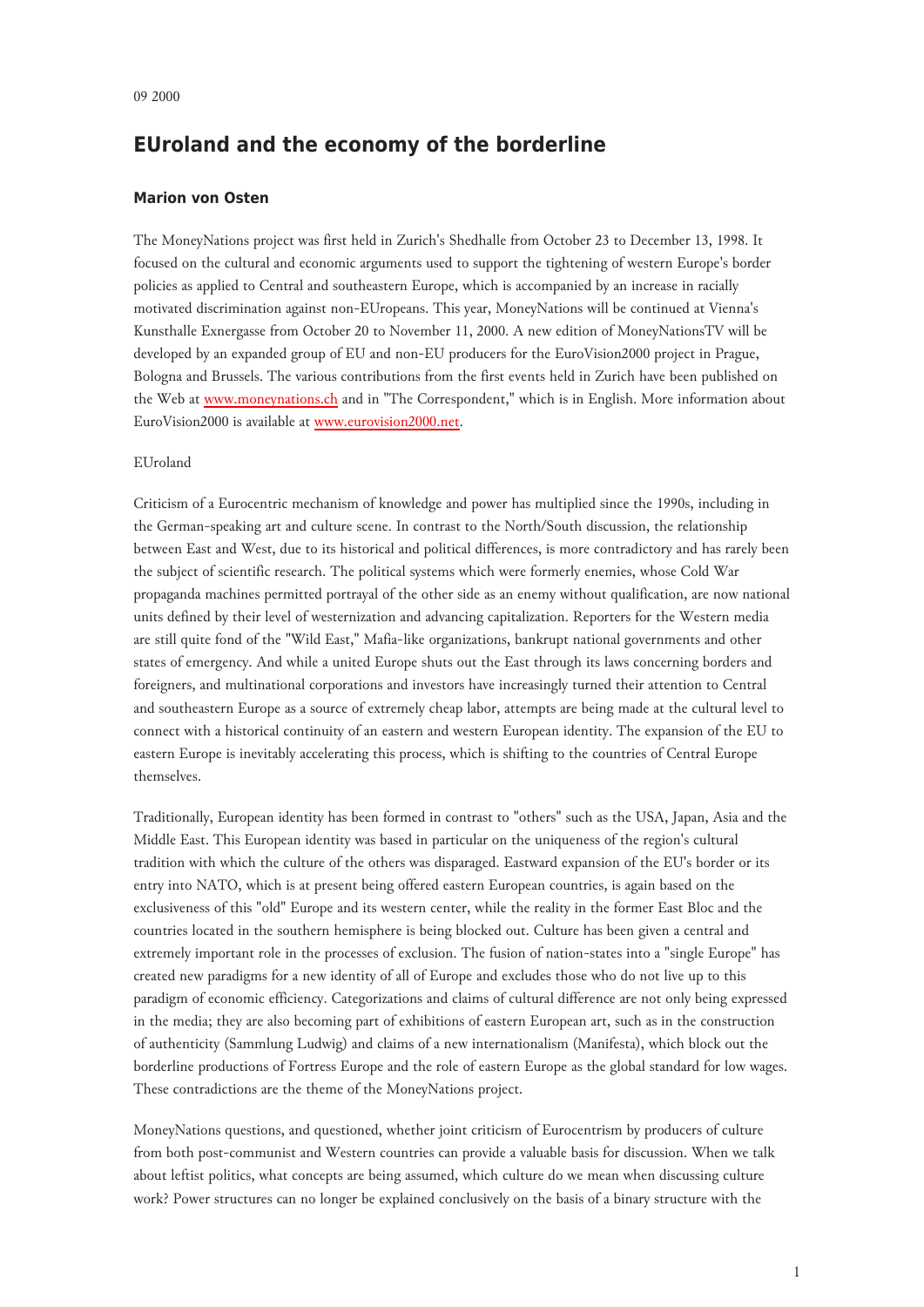West as the center and the East as the periphery. Apparently, new centers have formed in Central and eastern Europe, and racism and sexism are global rather than Western phenomena.

Therefore, when providing a retort to the concept of hegemony inherent to Eurocentrism without being able to assume that culture workers from western and eastern Europe use different concepts in their criticism, can a common praxis be developed which is not as culturally imperialistic as Western capitalism itself?

## Access

MoneyNations attempted to pose these questions on various levels, such as methodically, as we do not cling to the binary pair of periphery = East and center = West. The intention is to express migrant perspectives on their local experiences in various Central and eastern European realities within a communicative exchange. The first round of this exchange, which took place at MN1 through a network of correspondents, began two years ago before the project's initial presentation in the form of my personal contact with GŸlsŸn Karamustafa (Istanbul), Marion Baruch (Milan), Jochen Becker (Berlin), Edit Andras (Budapest) and Peter Spillmann (Zurich). These first five correspondents and I were asked to integrate others into the project and suggest potential participants. The intention was to organize the project in such a way that the new participants did not serve as mere representatives of non-Western views in a Western art institution. They were to be active participants and have an equal say in how the content was communicated. The original function of the institution (Shedhalle, Zurich) was adapted for this process, making it a producer of a cultural exchange process.

The focus chosen for the project was active discussion and networking involving producers of culture, theoreticians and media activists from eastern and western European contexts and their representation within the art context as a social and symbolic space. The results of this exchange include video productions, photographic works, installations, theoretical texts and narrations. These contributions, which were exhibited at the Shedhalle, will be shown at a number of venues in eastern and western Europe and used as a basis for discussions. The project was launched at the Shedhalle with a three-day congress on "Economy of the Border" and a workshop with media producers from Ex-Yugoslavia.

MoneyNations began by asking how we can develop a cultural praxis which plays an active role in the transformation processes now in progress. Culture was dealt with not as something which is unalterable or a rigid process, but as a discursive field. It provides us with certain identities and roles, as was the case with Cold War propaganda. The project, rather than confirming these identities and roles, questioned and deconstructed them.

In the ethnicization of the other and the construction of alterity, images and linguistic constructions employed by the media, in literature, at exhibitions, etc. play an equally important role as those for which politics serves as a vehicle, as even politics without representation is unthinkable. And one can observe that even anti-racist campaigns tend to depict migrants as victims who have been criminalized for the purpose of achieving certain political goals. Descriptions which equate them with victims create the status of a reductionist subject which can be exploited by the media again and again, as was seen with refugees from Kosovo. At the same time, the discussion is shifted from jus soli or the recognition of human rights for migrants to the position of constant "exception." The legality of one's own citizenship is recognized without question. In contrast, the contributions made by actors from various fields of knowledge to the MoneyNations project illustrate the possibility of establishing both new contexts for production and international forms of communication and resistance which transcend such stigmatizations as "French," "Bulgarian," "German," "Romanian," "Turkish," etc.

Another theme central to MoneyNations was the area of consumption: Appropriation of cultural symbols, ideas and materials and their integration into the other culture paves the way for creation of new local communities which offer new roles, and impose new compulsions to fill them. MoneyNations was intended to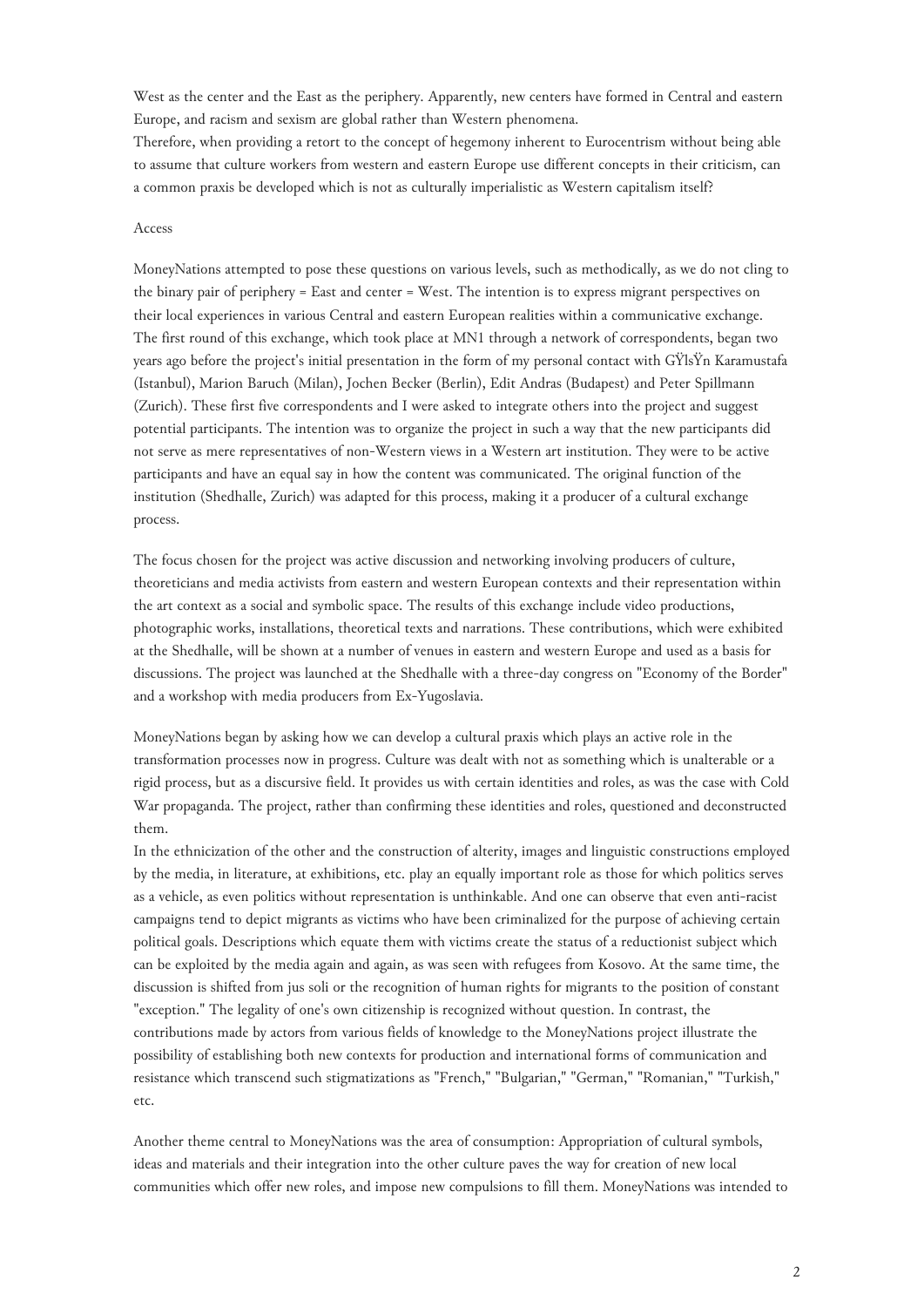reevaluate certain economies which are described as "informal" in contrast to the formal Western economic systems. The specific social and economic conditions in post-communist countries was the focus of the "Economy of the Border" congress. Since 1989, markets with a new form of retail trade have arisen in all southern and Central European countries. Their significance for these economic systems is difficult if not impossible to define, and for them, the West has taken on a peripheral role. GŸlsŸn Karamustafa, an artist from Istanbul, reported that her home has become the central marketplace for southeastern Europe in the past 11 years. In Sofia, a market for pirated CDs has developed which, although it is underground, still represents an important part of the viable economy. In a number of ways, these trade forms undermine Western values as expressed in trademark protection and treaties and agreements, including those dealing with borders. At the same time, they offer a way to make a living during the ongoing transformation processes in the post-communist countries. Participants dealt with both these contradictory developments and the issue of how we can discuss borders and the formation of borders without delegating the problems in Germany or Switzerland to eastern Europeans, or describing borders defined by the West as their own. We then agreed to pursue the topic of borders from the perspective of subversion and resistance. The "suitcase economy" became a synonym for our own exchanges within the framework of the project.

Some of the previous correspondents will by replaced by new contacts at the follow-up event in Vienna. This will take place in the context of the current political situation in Austria, which has strengthened the demand for contemporary political concepts, and we intend to react in the form of MoneyNations2. The shift to the right in both EU and non-EU countries will provide a context in which various critical approaches ranging from theory to forms of political action and cultural strategies will be discussed and shared at the congress held at the Kunsthalle Exnergasse in Vienna. The perspective employed in MoneyNations1 (southeastern European network) will undergo a geographic shift, and the focus in Vienna will be racist politics within the EU, the current forms of resistance being employed in Europe and the normalization processes in countries which will join the Union.

#### MoneyNations

#### [www.moneynations.ch](http://www.moneynations.ch/)

Exhibition, webzine, video and magazine project, workshop and congress

## Participants (at present):

Mogniss Abdahlla (Paris), A-Clip (Berlin), Absolutno (Novi Sad), Mehmet Akiol (Zurich), Edit Andras (Budapest), Joerg Arendt (Bonn), Zeigam Azizov (London), Simone Bader (Vienna), Marion Baruch / Name Diffusion (Paris/Milan), Paula di Bello / Marco Biraghi (Milan), Jochen Becker (Berlin), Marica Bender / RadioZid (Sarajevo), Luchezar Boyadjiev (Sofia), Iara Boubnova (Sofia), Fritz Burschel / 'Kein Mensch ist illegal' (FFM, Berlin), Bureau de Pointage (Brussels), Madjiguene Ciss� (Paris/Dakar), Jana Cvikova / ASPEKT (Bratislava), Eva Danzl Suarez / FIZ (Zurich), Dana Diminescu (Paris), Helmut Dietrich (FFM, Berlin), Dogfilm (Berlin), Micz Flor (Berlin), Melita Gabric / Blaz Habjan / Martine Anderfuhren (Ljubljana/Geneva), Encarnacion Rodriguez Gueterrez (Hannover), Hex TV (Cologne), Berta Jottar (New York), K3000 (Zurich), GŸlsŸn Karamustafa (Istanbul), Martin Krenn (Vienna), Beat Leuthard (Basle), Level ltd. (Zurich), Geert Lovink (Amsterdam), Media Aid for Ex-Yugoslavia (Zurich), Marton Oblath (Budapest), Ayse …ncŸ (Istanbul), Marion von Osten (Berlin/Zurich), Drazen Pantic / B92 (Belgrade), Marco Pelhian / Ljudmilla (Ljubljana), Susanna Perin (Zurich/Rome), Lia & Dan Perjovschi (Bucharest), Pascal Petignat / Peter Riedlinger (Zurich/Vienna), Sascha Roesler (Zurich), Polish Social Council (Berlin), Jayce Salloum (Canada/Lebanon), Jo Schmeisser / Marth (Vienna), Kalin Serapionov (Sofia), Oliver Sertic / Attak (Zagreb), Natalie Seitz / Markus Jans (Lucerne), Nedko Solakov (Sofia), Peter Spillmann (ZŸrich), Deep Europe / V2\_East-Syndicate, Mina Vuletic / B92 (Belgrade), Videodoks (Turin), Dr. Anna Wessely (Budapest), Jeta